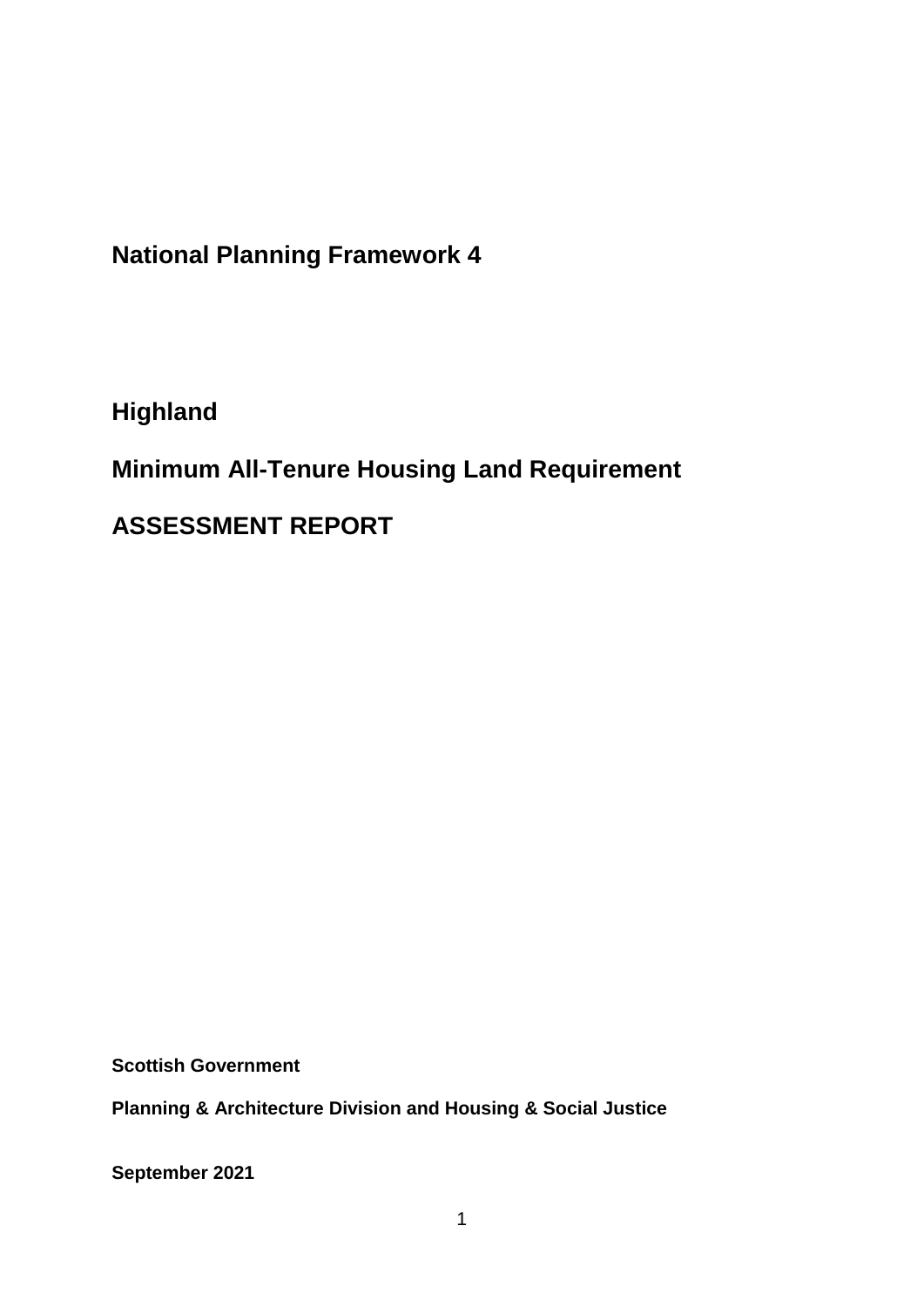|             | <b>CORE OUTPUTS ASSESSMENT</b>                                                                                                                                                                                                                                                                                                                                                                                                                                                                                                                                                                     |                |                                                     |       |                                               |                                                                                                                                                       |  |  |  |
|-------------|----------------------------------------------------------------------------------------------------------------------------------------------------------------------------------------------------------------------------------------------------------------------------------------------------------------------------------------------------------------------------------------------------------------------------------------------------------------------------------------------------------------------------------------------------------------------------------------------------|----------------|-----------------------------------------------------|-------|-----------------------------------------------|-------------------------------------------------------------------------------------------------------------------------------------------------------|--|--|--|
| 1           | <b>Locally Adjusted Estimate</b>                                                                                                                                                                                                                                                                                                                                                                                                                                                                                                                                                                   |                |                                                     |       |                                               |                                                                                                                                                       |  |  |  |
|             |                                                                                                                                                                                                                                                                                                                                                                                                                                                                                                                                                                                                    |                | <b>Initial</b><br><b>Default</b><br><b>Estimate</b> |       | Locally<br><b>Adjusted</b><br><b>Estimate</b> |                                                                                                                                                       |  |  |  |
|             | <b>Highland</b>                                                                                                                                                                                                                                                                                                                                                                                                                                                                                                                                                                                    |                | 4,350                                               |       | 10,000                                        |                                                                                                                                                       |  |  |  |
|             | The locally adjusted estimate of 10,000 more than doubles the initial default<br>estimate of 4,350. It is primarily driven by household projections.<br>The adjusted estimate benchmarks to a Housing Land Audit (HLA) 10 year<br>(2010-2019) completion rate of 9,465 units, which excludes completions within<br>the Cairngorms National Park area.  The Scottish Government completions<br>for the same period are 10,012 (Housing statistics quarterly update: new<br>housebuilding and affordable housing supply - gov.scot (www.gov.scot)).                                                  |                |                                                     |       |                                               |                                                                                                                                                       |  |  |  |
|             |                                                                                                                                                                                                                                                                                                                                                                                                                                                                                                                                                                                                    |                |                                                     |       |                                               |                                                                                                                                                       |  |  |  |
| $\mathbf 2$ | <b>Household Projections (Newly-Forming Households)</b>                                                                                                                                                                                                                                                                                                                                                                                                                                                                                                                                            |                |                                                     |       |                                               |                                                                                                                                                       |  |  |  |
|             | The Council, in their initial response and confirmed in a supplementary                                                                                                                                                                                                                                                                                                                                                                                                                                                                                                                            |                |                                                     |       |                                               | submission, have chosen to use the National Records of Scotland (NRS)<br>2018-based high migration variant as a base for their household projections. |  |  |  |
|             | In their initial response, the Council highlight an 'in-year additional need'. The<br>Council explain this as demand over and above the existing identified backlog<br>that results from a combination of increasing housing costs (house prices and<br>rental costs) alongside stationary incomes, and which increases the number of<br>people unable to afford either private or affordable housing. In their<br>supplementary submission the Council apply only the element expected to be<br>delivered to private rental and purchase, and this results in a household<br>projection of 5,200. |                |                                                     |       |                                               |                                                                                                                                                       |  |  |  |
|             | <b>Household Projection: Default Compared to Adjusted Estimates</b>                                                                                                                                                                                                                                                                                                                                                                                                                                                                                                                                |                |                                                     |       |                                               |                                                                                                                                                       |  |  |  |
|             |                                                                                                                                                                                                                                                                                                                                                                                                                                                                                                                                                                                                    | <b>Default</b> | <b>Adjusted</b>                                     |       | <b>MATHLR</b>                                 |                                                                                                                                                       |  |  |  |
|             | Highland                                                                                                                                                                                                                                                                                                                                                                                                                                                                                                                                                                                           | 2,650          |                                                     | 3,350 | 5,200                                         |                                                                                                                                                       |  |  |  |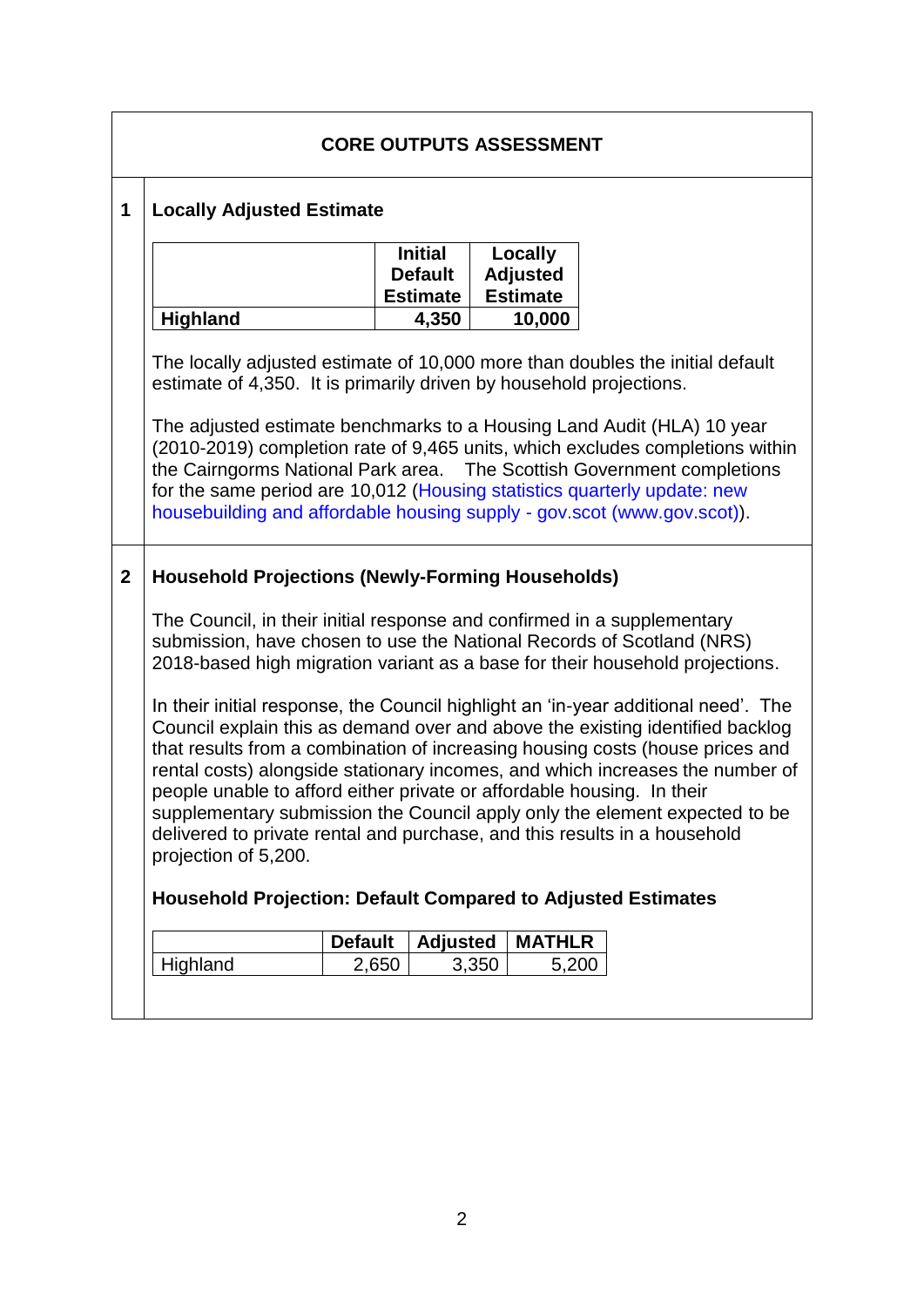## **3 Existing Housing Need**

# **Existing Housing Need: Default Compared to Adjusted Estimates**

|          |     | Default   Adjusted <sup>1</sup>   MATHLR |       |
|----------|-----|------------------------------------------|-------|
| Highland | 700 | 4.350                                    | 2.100 |

In their initial response, Highland Council refer to the Highland Housing Register. This is a rules based assessment of existing need that identifies those considered to be in need of additional housing stock units. Information for April 1st 2020 indicates the following:

| <b>Reason for Inclusion in Backlog</b> | <b>Highland</b><br><b>Council Area</b><br><b>Total</b> |
|----------------------------------------|--------------------------------------------------------|
| A - Homeless (incl. homeless at        | 81                                                     |
| home)                                  |                                                        |
| B - Living in a Hostel                 | 61                                                     |
| C - Living in a Caravan                | 88                                                     |
| D - Living in temp. Accommodation      | 655                                                    |
| $E -$ Living or Lodging with Friends   | 233                                                    |
| F - Living with Friends or Relatives   | 1,118                                                  |
| <b>TOTAL</b>                           | 2,236                                                  |

#### **4 Flexibility Allowance**

Highland Council use the default 30% rural flexibility classification.

In their initial response, the Council consider there is a requirement for further adjustment to account for the high proportion of ineffective stock relating to second homes, vacant properties and housing used for short term letting (holiday accommodation). This is because this stock does not accommodate any of the needs or demand identified. Whilst this matter is not unique to the Highland Council area, the Council is unique in quantifying and applying it to inform the MATHLR.

In discussion and the supplementary submission, the Council indicated analysis has been carried out at Housing Market Area level and that the proportion varies considerably across the Council area. The Council also propose to apply a compensatory amount only to private and owner occupied tenures. Given this tenure specific resolution and the scale at which the issue presents, this suggests the issue would be most effectively addressed through the Local Housing Strategy and the Local Development Plan process rather than through the cross-Scotland, broad approach used for the MATHLR.

<sup>1</sup> <sup>1</sup> Includes in-year arising and ineffective stock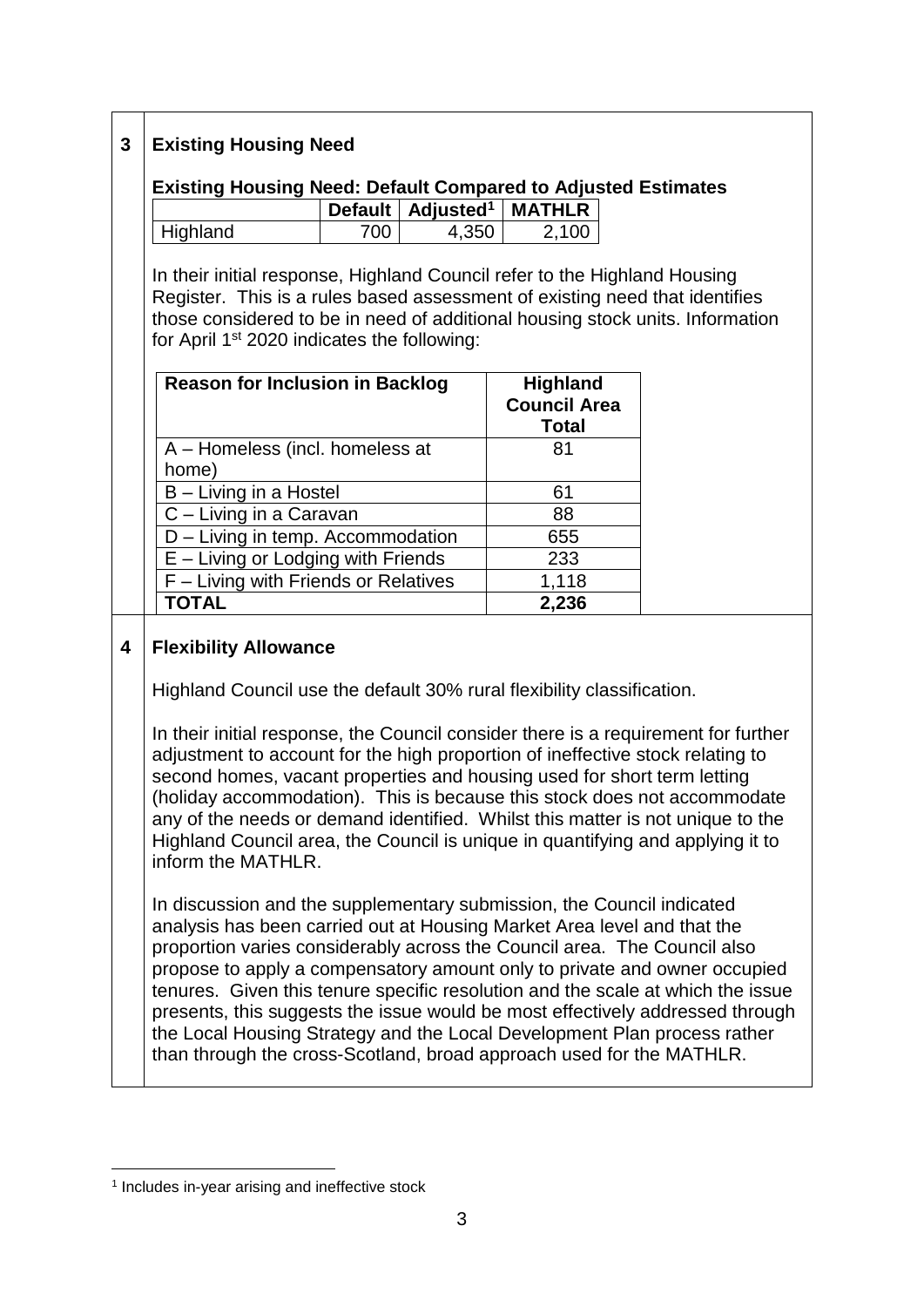|              | <b>CORE PROCESSES ASSESSMENT</b>                                                                                                                                                                                                                                                                                                                                                                                                                                                           |  |  |  |  |  |  |
|--------------|--------------------------------------------------------------------------------------------------------------------------------------------------------------------------------------------------------------------------------------------------------------------------------------------------------------------------------------------------------------------------------------------------------------------------------------------------------------------------------------------|--|--|--|--|--|--|
| 1            | Using the Response Template and Excel Calculator                                                                                                                                                                                                                                                                                                                                                                                                                                           |  |  |  |  |  |  |
|              | The Council has used the Response Template to make the case for change.<br>This has been completed correctly and does not exceed the word limit. A copy<br>of the Excel calculator has been submitted.                                                                                                                                                                                                                                                                                     |  |  |  |  |  |  |
| $\mathbf{2}$ | <b>Housing Market Partnership and Stakeholders Involvement</b>                                                                                                                                                                                                                                                                                                                                                                                                                             |  |  |  |  |  |  |
|              | The Highland Housing Market Partnership includes Highland Council<br>Development and Infrastructure representatives as well as the Head of Planning<br>and Environment, Head of Development and Regeneration and Head of<br>Housing. Through the process of the Housing Need and Demand Assessment<br>(HNDA) other stakeholders have been involved, including registered social<br>landlords, SG Housing Investment Division (through the Highland Housing HUB)<br>and Homes for Scotland. |  |  |  |  |  |  |
|              | The HMP agreed the adjusted estimate, but recognises that it will need<br>reviewing against the emerging evidence of significant pressure on the Highland<br>Council area housing market as recovery from the Covid-19 pandemic develops.                                                                                                                                                                                                                                                  |  |  |  |  |  |  |
|              | On 24 March 2021 the initial default estimate was presented to stakeholders. It<br>was compared and contrasted with the locally adjusted estimate. An<br>acknowledgment was given around the discrepancy between the recent history<br>of completions and the initial default estimate.                                                                                                                                                                                                    |  |  |  |  |  |  |
| 3            | <b>Joint Housing and Planning Senior Official Sign-Off</b>                                                                                                                                                                                                                                                                                                                                                                                                                                 |  |  |  |  |  |  |
|              | Appropriately signed-off by housing and planning heads.                                                                                                                                                                                                                                                                                                                                                                                                                                    |  |  |  |  |  |  |
| 4            | <b>Statistical Evidence</b>                                                                                                                                                                                                                                                                                                                                                                                                                                                                |  |  |  |  |  |  |
|              | The Council has used some robust source of information including:                                                                                                                                                                                                                                                                                                                                                                                                                          |  |  |  |  |  |  |
|              | NRS 2018-based high-migration household projections<br>Scottish Government completions data<br>Scottish Government affordable housing supply statistics                                                                                                                                                                                                                                                                                                                                    |  |  |  |  |  |  |
|              | The have also used a range of in-house data sources including:                                                                                                                                                                                                                                                                                                                                                                                                                             |  |  |  |  |  |  |
|              | The Highland Housing Register<br>The Council Tax Register                                                                                                                                                                                                                                                                                                                                                                                                                                  |  |  |  |  |  |  |